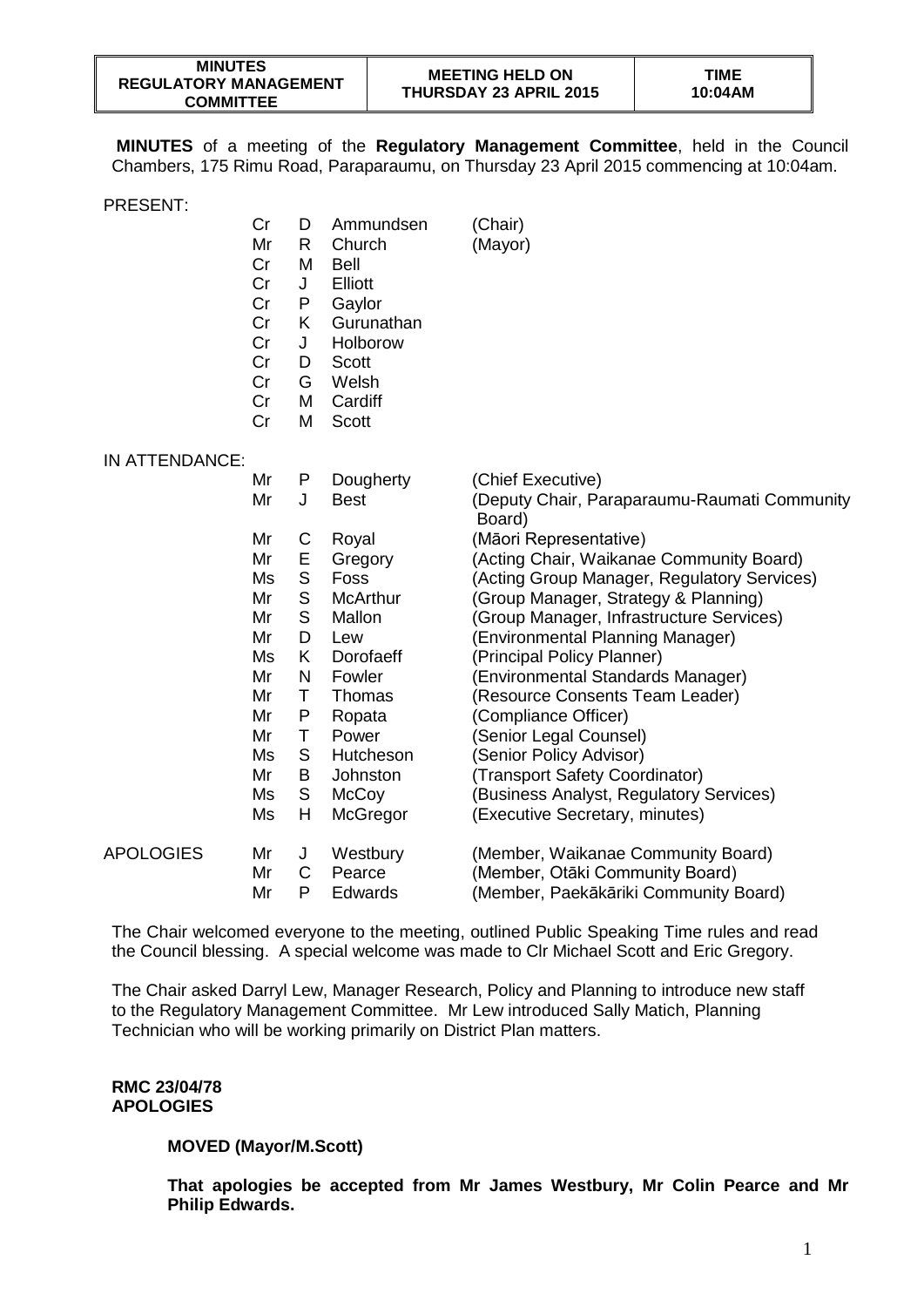#### **CARRIED RMC 23/04/79 DECLARATIONS OF INTEREST**

There were none.

### **RMC 23/04/80 PUBLIC SPEAKING TIME (for items relating to the agenda)**

There were two public speakers wishing to address items on the agenda:

- 1. Mr Dale Evans spoke to item 9 on today's agenda (Local Approved Products (Psychoactive Substances) Policy CS-15-1526) and read his submission (submission tabled and circulated). Mr Evans requested Council leadership to write to Associate Minister of Health Hon Peter Dunne on substances.
- 2. Ms Kathy Spiers spoke to item 9 on today's agenda (Local Approved Products (Psychoactive Substances) Policy CS-15-1526) on behalf of and as a member of the Paraparaumu/Raumati Community Board who are in opposition to Psychoactive Substances. The Board has an appreciation of what is being done by Council with central government.

#### **RMC 23/04/81 MEMBERS' BUSINESS**

(a) Public Speaking Time Responses – none were required

To Mr Dale Evans – Clr Bell asked if Mr Evans would be submitting to the draft Long Term Plan (LTP). Mr Evans said it would be coming.

The Mayor advised that the Council has worked with central government, and he has spoken with MP Nathan Guy. Council is also working with Local Government NZ requesting that this issue be dealt by them at central government level. The Mayor said that the express concern of the Council is to prohibit legal highs in the community and Council is working as hard as it can to do this.

To Kathy Spiers – none.

- (b) Leave of Absence none was requested.
- (c) Matters of an Urgent Nature there were none.

#### **RMC 23/04/82 CONFIRMATION OF MINUTES**

An amendment to the attendees of the minutes was requested – Clr Elliott noted that her name on page one incorrectly had only one 't'.

#### **MOVED (Gaylor/Holborow)**

**That the amended minutes of the Regulatory Management Committee meeting dated 12 March 2015 are accepted as a true and accurate record of that meeting.**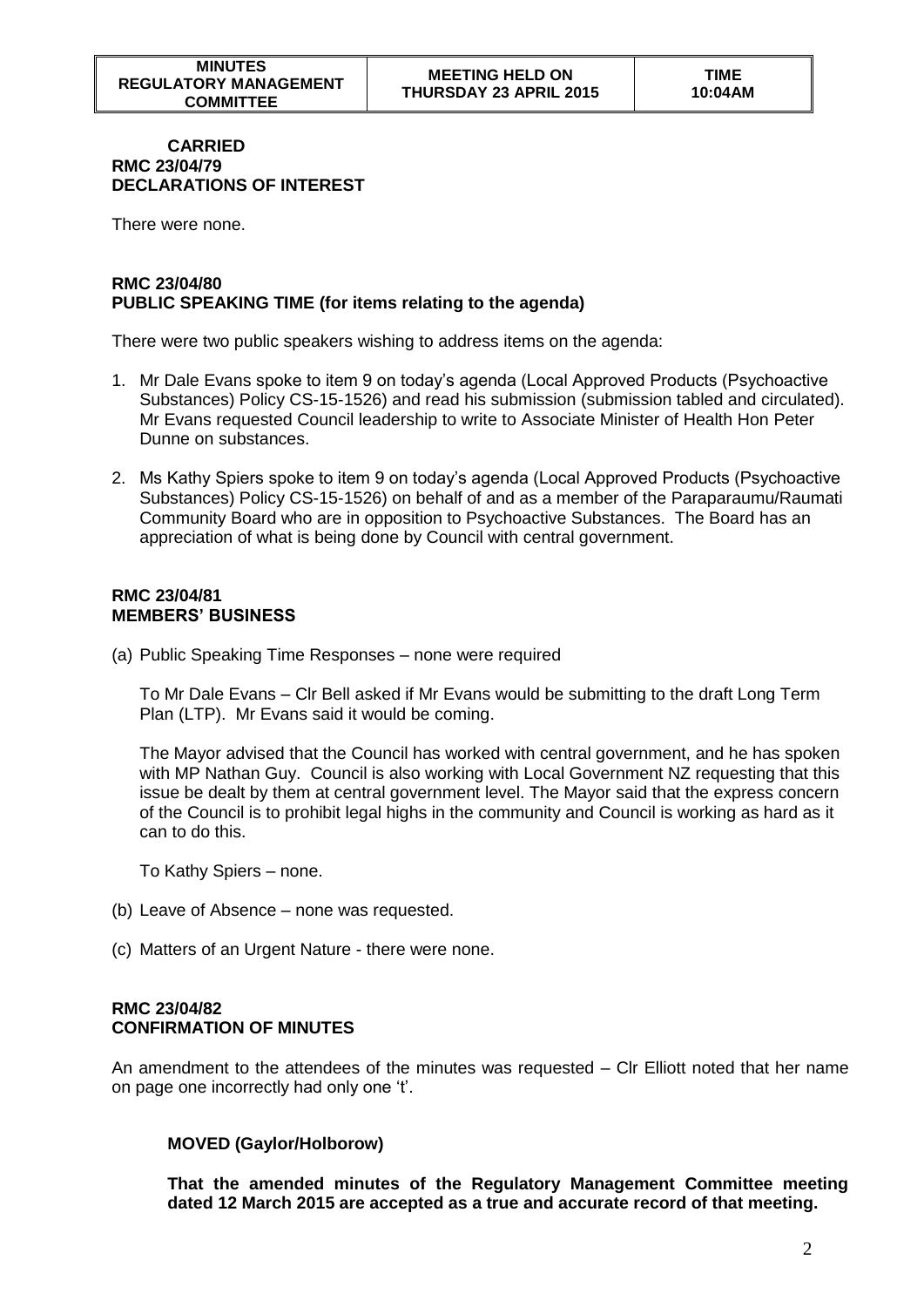## **CARRIED**

#### **RMC 23/04/83 MATTERS UNDER ACTION**

The Matters Under Action update was noted. The following points were raised:

• Bruce Johnston, Transport Safety Coordinator, spoke to his report. It was noted by Councillors that the list of schools was not a complete list of schools within the area with regards to the School Travel Plan Implementation. It was agreed that future reports would include a full school list.

Clarification was also requested on the funding for delivery of the School Travel Plan in the LTP and whether it has been reduced – Sean Mallon advised that the budget for school travel remains the same.

- Tony Thomas, Team Leader Resource Consents, provided an update on Resource Consents additional to the report:
	- $\circ$  El Rancho approval was provided on 13 April 2015;
	- $\circ$  Takahe Farms the hearing is now to take place in June 2015 rather than May 2015 as noted in the report;
	- $\circ$  Nga Manu Bird Sanctuary the hearing is expected to take place in June 2015.

### *Sean Mallon and the Mayor left the meeting at 10:36am.*

Mr Caleb Royal asked how well Council staff are equipped to Te Tiriti O Waitangi with regards to consent applications as well with regards to the agenda item 10 Regulatory Services Open for Business Update. Mr Thomas confirmed that Treaty considerations is an obligation that is dealt by staff for every resource consent report and as such it is standard procedure to cover those aspects. The District Plan covers the Treaty comprehensively and the Treaty is entrenched within the Resource Management Act.

#### *The Mayor returned to the meeting at 10:39am.*

Clr Elliott and Clr M Scott enquired about the complaint which had been brought to the Waikanae Community Board about staff parking at Ryman's. The Community Board had requested from Resource Consents information on what provisions had been made, and the terms of consent, with regards to staff and residents parking as Parata Street was being heavily used for parking by Ryman's staff. Mr Thomas agreed to look into this matter and report back.

- Sam Hutcheson, Senior Policy Advisor spoke to the Local Approved Products Policy (agenda item 9) and Local Alcohol Policy Updates adding there was nothing further to report.
- Nick Fowler, Environmental Standards Manager, provided an update on the operations of the District Licensing Committee.

# **RMC 23/04/84 MATTERS UNDER ACTION – REGULATORY LEGISLATION UPDATE**

The legislative update was noted.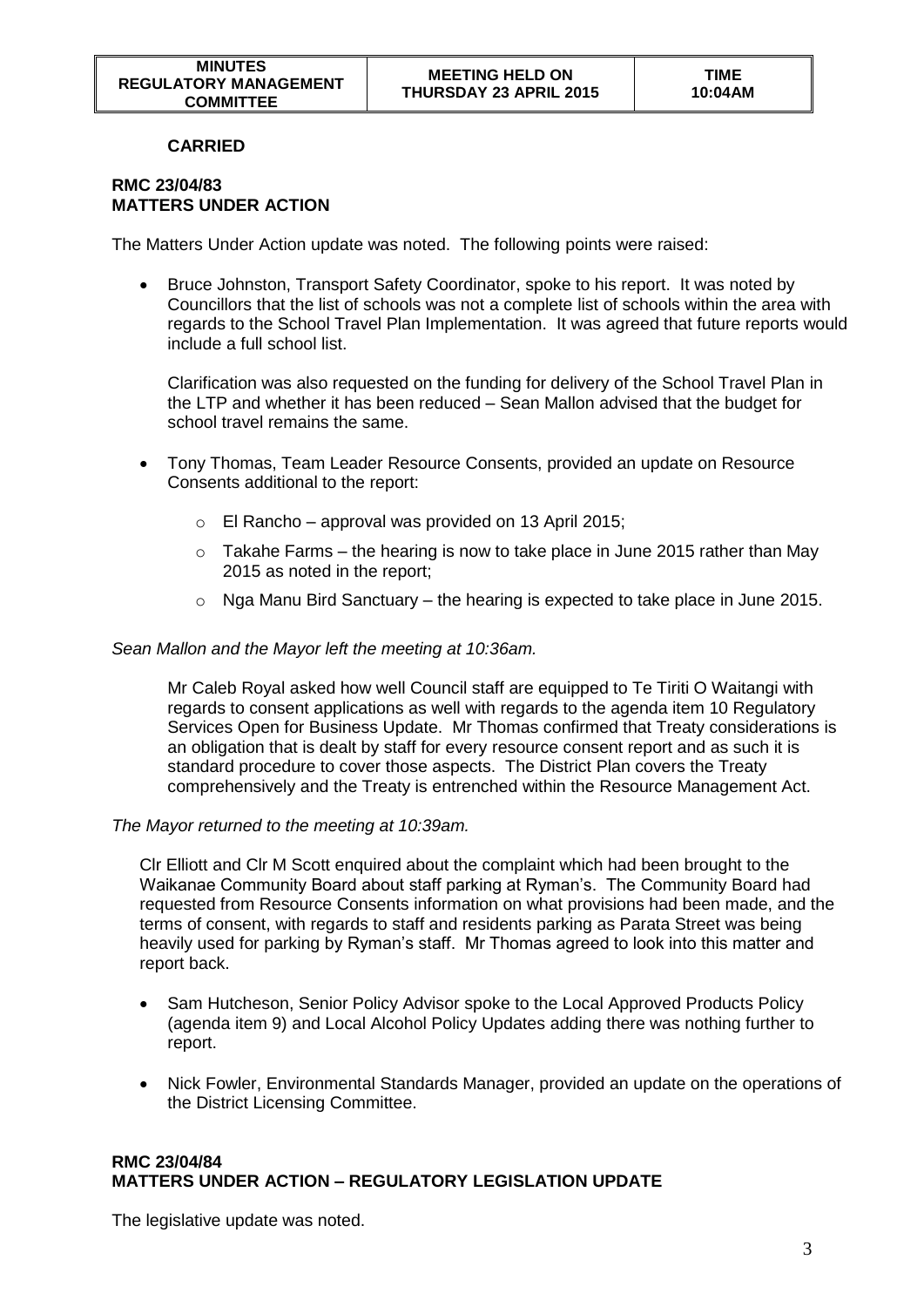#### **RMC 23/04/85 APRIL 2015 UPDATE ON THE PROPOSED DISTRICT PLAN (SP-15-1545)**

Darryl Lew, Research, Policy and Planning Manager, and Katherine Dorofaeff, Principal Policy Planner, introduced the report, noting the external engagement activities.

There was clarification on the rational of the Rural Issues Group and its subcommittee the Pilot Study Group.

*Pat Dougherty left the meeting 10.49am and returned at 10:50am.*

In 2013 approximately 250 submissions were received on issues related to rural matters. In November 2014 these submitters organized themselves into the Rural Issues Group (RIG). Around twenty of those members meet once a month. A sub-committee was then formed from that group – the Pilot Study Group – which is made up of four landowners who have been working collaboratively with the Council since January 2015 on access to their land. There is agreement now to access those properties for ecological assessments and the Pilot Study Group will continue to work together to get access to other properties when required.

It was noted that suitably qualified Council appointed experts have been accompanying iwi mentors on waahi tapu site visits and it was acknowledged by Councilors that feedback from these visits were positive.

Further points for noting were:

- Provision for coastal matters has been separated out from this report. There has been some slippage with timeframes. Engagement with the RIG was completed two weeks ago and will now be incorporated into the plan. New timeframes will be brought back to the next meeting.
- Additional submitter engagement and prehearing meetings, and informal discussions prior to formal RMA process are being encouraged.

*Clr Elliott left the meeting at 11.02am and returned at 11:03am.*

## **MOVED (M.Scott/Gaynor)**

**That report (SP-15-1545) be received.** 

## **CARRIED**

*The meeting adjourned at 11:04am and reconvened at 11.17am.*

# **RMC 23/04/86 LOCAL APPROVED PRODUCTS (PSYCHOACTIVE SUBSTANCES) POLICY (CS-15-1526)**

Sam Hutcheson, Principal Policy Advisor introduced the amended report which follows further consultation with the community. She noted that Darryl Lew and Stephen McArthur were supporting and also in attendance was NZ Police Sergeant Jackie Muir and Ministry of Health representative Andrea Boston. The Chair noted that Newstalk ZB were in attendance and were recording the meeting. The following points were raised:

Terminology in the report has been modified from 'anywhere' to 'suitably zoned';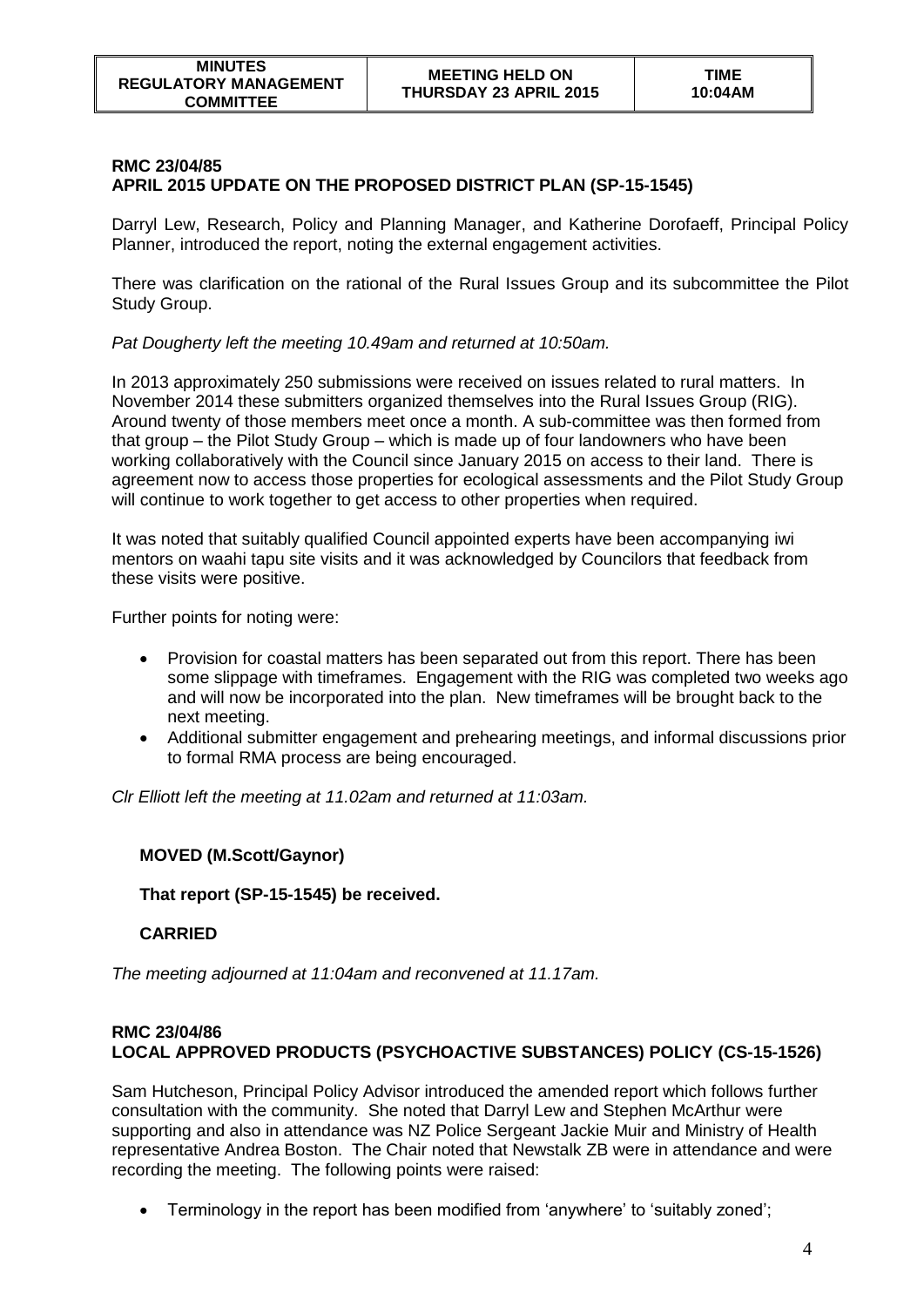- 'Psychoactive substances' and 'legal highs' are the words used by Council with community communications to ensure it is clear to them they are drugs;
- Senior Legal Counsel Tim Power advised that the Local Approved Products (Psychoactive Substances) Policy (LAPP) area cannot be defined in such a way that it would be impossible to set up a retail outlet. If a policy was adopted it is possible that challenge by judicial review proceedings by a person of 'standing' could take place.
- The Act does not require Council to adopt a policy; however challenges could be possible should there not be a policy.
- Choosing to wait for the Ministry of Health regulations before passing a policy carries some risk should a potential retailer apply.
- Council staff have worked very closely with Police with regards to the areas proposed.

# *Clr Bell left the meeting at 11:51am.*

• The Mayor noted that he had invited MP Nathan Guy to attend this meeting, however the invitation was declined.

# *Clr Bell returned to the meeting at 11:54am.*

- It was also noted that implements or products used for the delivery of drugs would come under compliance by Health Protection Officers. It was noted that regulations for the products are in place but that it is the testing of products which is taking time causing delay. This is separate from the regulations for retail.
- Although nearby residents and business expressed concern about outlets generating increased crime within their vicinity this was not the experience when interim licences had been provided.
- The Police expressed support for the policy and that their approach is about preventing harm and reassuring the community; having more zoned areas increases the risk of harm due to increased accessibility therefore they believe it appropriate to adopt the Council policy;
- Parking requirements would apply to the retailer under the District Plan.
- The Ministry of Health representative advised that provision for the sale of psychoactive substances must be provided, that it is limiting the harm and supporting the limitation in number of areas.
- Retailers previously traded under an interim licence would need to apply for a new licence.

There was discussion on amending the first recommendation of the report however this was withdrawn and it was agreed by Councillors to support and accept the recommendation in its original format.

## **MOVED (Bell/Mayor)**

## **That the Council continue to lobby Central Government to ban the sale of psychoactive substances.**

# **CARRIED**

## *Clr Elliott left the meeting at 12.53pm and returned at 12:55pm.*

It was noted that:

- There is a 28 day notice period following any regulation passed by Central Government;
- Potential retailers are expected to be able to apply for a licence sometime in June.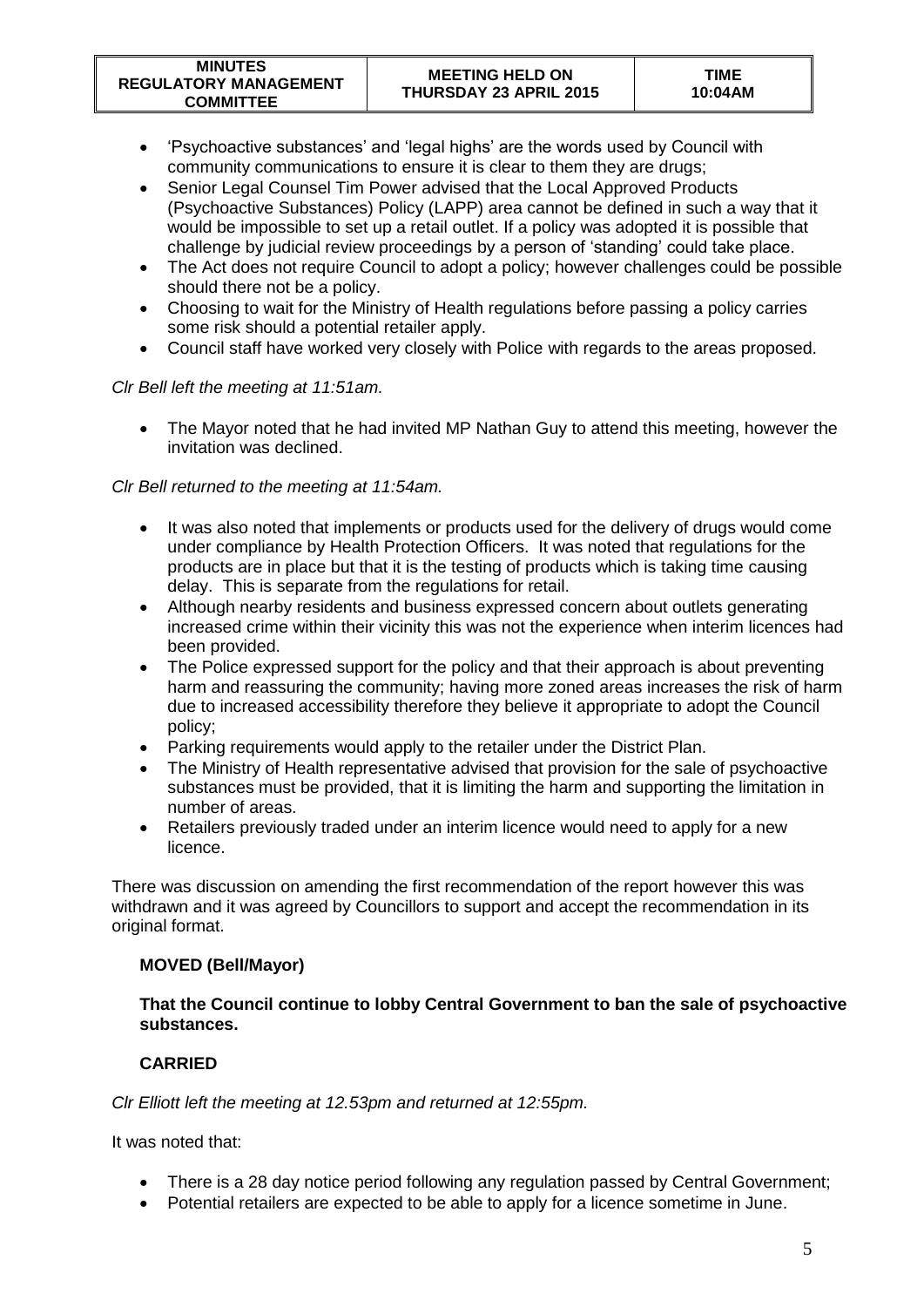After robust discussion Councillors decided they did not wish to vote on either CS-15-1526 recommendation 40 or 41 but instead moved an additional separate motion to let it lie on the table until the next Council meeting on 4 June 2015.

# **AMENDMENT**

## **MOVED (Gurunathan/Welsh)**

# **That this matter be left on the table until the Council meeting on 4 June 2015.**

A division was requested:

- For the motion: Clr D. Scott; Clr Elliott; Clr Gurunathan; Clr Holborow; Clr Bell; Clr Welsh; Clr Gaylor.
- Against the motion: Clr M. Scott; the Mayor; Clr Ammundsen; Clr Cardiff.

# **The motion was CARRIED**

*The meeting adjourned for lunch at 1:16pm and restarted at 1:46pm.*

## **RMC 23/04/87 REGULATORY SERVICES OPEN FOR BUSINESS UPDATE (RS-15-1536)**

Sharon Foss, Acting Group Manager Regulatory Services spoke to this report.

#### *Clr Gaylor returned to the meeting at 1:52pm*

It was agreed that staff would share with Councillors the regulatory operational protocols and rights with regards to whale stranding. It was suggested that a factsheet or brochure detailing these arrangements for the public would be useful.

## **MOVED (D. Scott/Mayor)**

**That the Regulatory Management Committee notes the information contained in the Regulatory Services Open for Business Update as detailed in Appendix 1 of RS-15- 1536.** 

## **CARRIED**

*Clr Bell leaves the meeting and Clr M Scott enters the meeting at 1:57pm. Clr Ammundsen leaves the meeting at 1:58pm and Clr Holborow presides as Chair.*

### **RMC 23/04/88 APPLICATION FOR EXEMPTION UNDER SECTION 6 OF THE FENCING OF SWIMMING POOLS ACT 1987 – 75 SEAVIEW ROAD, PARAPARAUMU (RS-15-1551)**

Peter Ropata, Compliance Officer Regulatory Services spoke to this report, asking Committee to consider an application for an exemption under Section 6 of the Fencing of Swimming Pools Act 1987 in respect of a portable spa pool at 75 Seaview Road, Paraparaumu.

*Clr M. Bell returned to the meeting at 1:59pm.*